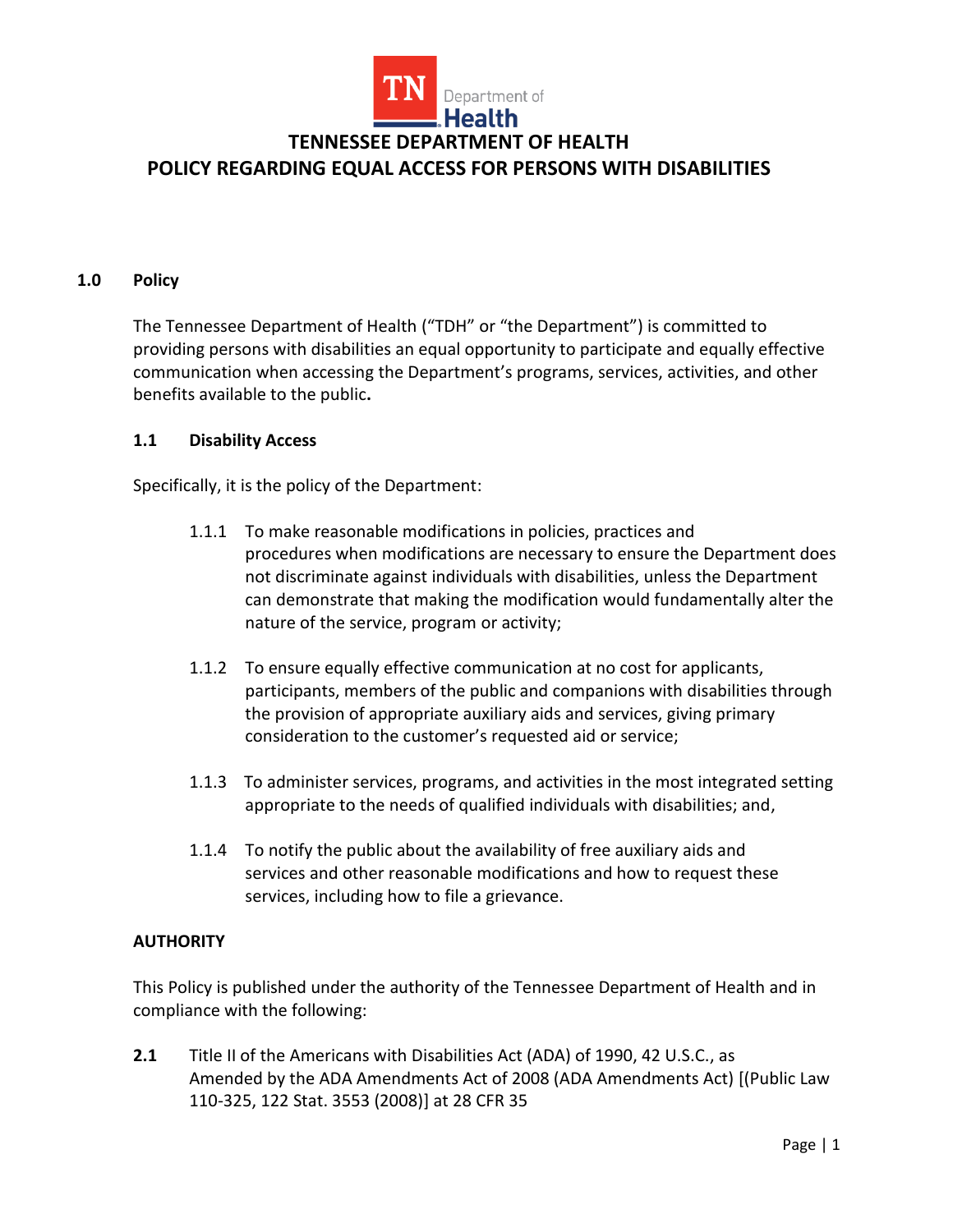

### **POLICY REGARDING EQUAL ACCESS FOR PERSONS WITH DISABILITIES**

- **2.2** Title III of the Americans with Disabilities Act of 1990 (42 U.S.C. 12181-12189), as amended by the ADA Amendments Act of 2008 (ADA Amendments Act) [Public Law 110-325, 122 Stat. 3553 (2008)] at 28 CFR 36
- **2.3** Section 504 of the Rehabilitation Act of 1973, 29 U.S.C. 794 *et seq*. at 7 CFR 15b and 45 CFR 84

#### **3.0 SCOPE**

This policy applies to the Department and its contractors and subrecipients which provide services or benefits to the public, regardless of whether the entity receives federal funds.

#### **4.0 DEFINITIONS**

- **4.1 Auxiliary Aids and Services –** Includes, without limitation, qualified sign language interpreters, telephone handset amplifiers, assistive listening devices closed caption decoders, real time captioning, TTY/TTD relay services for deaf and hard-of-hearing; screen reader software, Braille Embossers, text to Braille converter, large print materials, alternative keyboards for individuals who are blind and have low vision; and acquisition of modification of equipment or devises and other similar actions. This list is not exhaustive.
- **4.2 Braille –** A system of touch reading for the blind that employs embossed dots evenly arranged in quadrangular letter spaces or cells. In each cell, it is possible to place six dots, three high and two wide.
- **4.3 Companion –** Any family member, friend, or associate of a person seeking or receiving an entity's goods or services who is an appropriate person with whom the entity should communicate.
- **4.4 Disability –** A person with a disability is a person with a physical or mental impairment that substantially limits one or mare major life activity; a person who has a record of such an impairment; or a person who is regarded as having such an impairment.
- **4.5 Interpretation –** The act of listening to or receiving communication in one language (source language) and converting it to another language (target language) while retaining the same meaning. Interpreting is the process of understanding and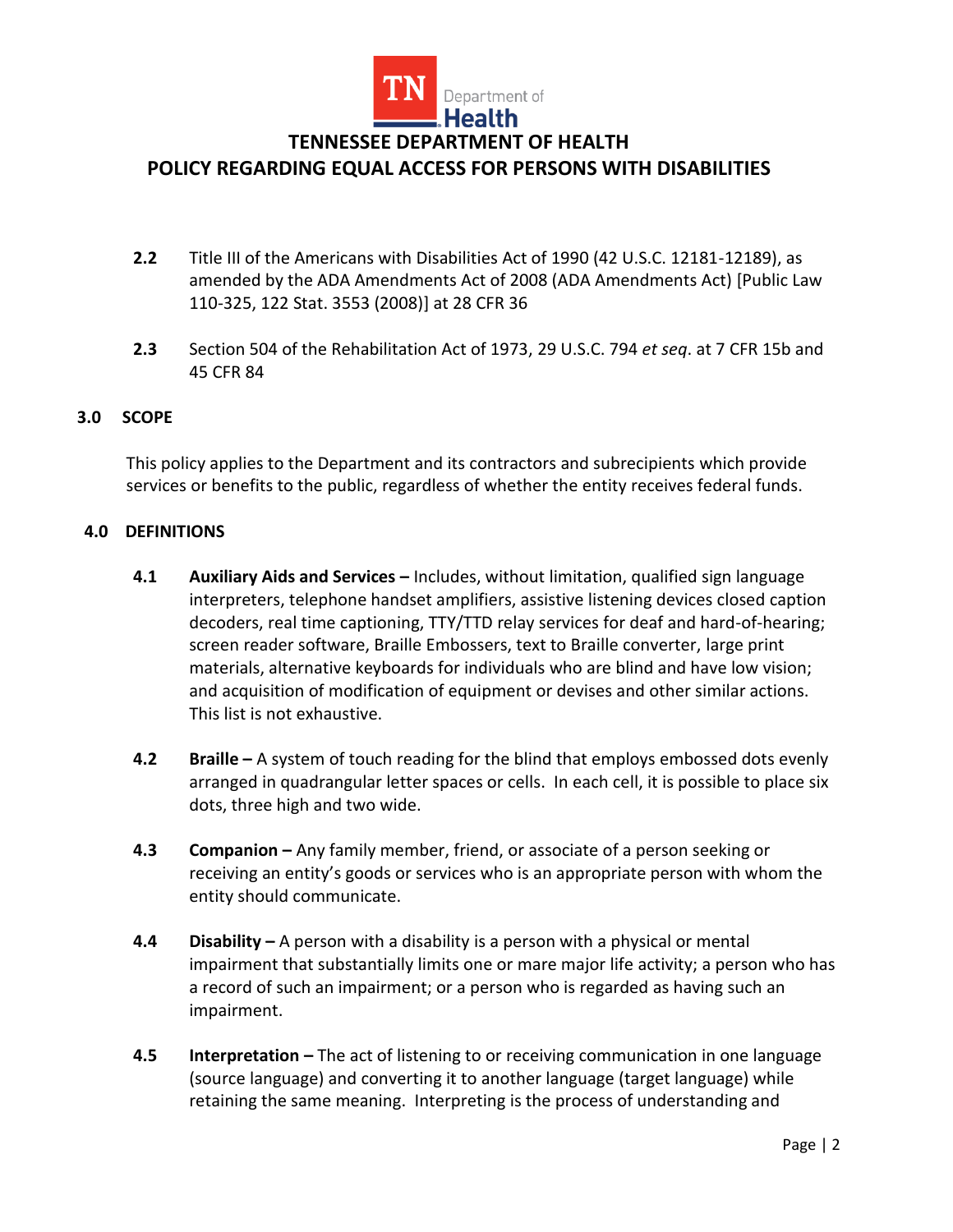

analyzing a spoken or signed message and re-expressing that message effectively, accurately and impartially, in another language, using any necessary specialized vocabulary, taking the social and cultural context into account.

- **4.6 Language –** Refers to a system of communication by which an individual communicates with another that may involve words, sounds, and hand gestures.
- **4.7 Qualified Individual with a Disability –** An individual with a disability who, with or without reasonable modifications to rules, policies, or practices, the removal of architectural, communication, or transportation barriers, or the provision of auxiliary aids and services, meets the essential eligibility requirements for the receipt of services or the participation in programs or activities provided by the Department.
- **4.8 Qualified Interpreter** An interpreter who, via a [video remote interpreting \(VRI\)](https://www.law.cornell.edu/definitions/index.php?width=840&height=800&iframe=true&def_id=c4f1d403e15298ea7ec58a2e5d4c3e2e&term_occur=999&term_src=Title:28:Chapter:I:Part:35:Subpart:A:35.104)  [service](https://www.law.cornell.edu/definitions/index.php?width=840&height=800&iframe=true&def_id=c4f1d403e15298ea7ec58a2e5d4c3e2e&term_occur=999&term_src=Title:28:Chapter:I:Part:35:Subpart:A:35.104) or an on-site appearance, is able to interpret effectively, accurately, and impartially, [both](https://www.law.cornell.edu/definitions/index.php?width=840&height=800&iframe=true&def_id=4d44084f7e758c5dcacfaa34cd5e5bd8&term_occur=999&term_src=Title:28:Chapter:I:Part:35:Subpart:A:35.104) receptively and expressively, using any necessary specialized vocabulary. Qualified interpreters include, for example, sign language interpreters, oral transliterators, and cued language transliterators.
- **4.9 Qualified Reader –** A person who can read effectively, accurately, and impartially using any necessary specialized vocabulary.
- **4.10 Reasonable modification** A change or exception to a policy, practice, or procedure that allows people with disabilities to have equal access to programs, services and activities. A reasonable modification can also be a structural change made to existing premises, occupied or to be occupied by a person with a disability, in order to afford such person full enjoyment of the premises.
- **4.11 Service Animal –** A dog that is individually trained to do work or perform work tasks for an individual with a disability, including a physical, sensory, psychiatric, intellectual, or other mental [disability.](https://www.law.cornell.edu/definitions/index.php?width=840&height=800&iframe=true&def_id=dfb9ee8c3212e70b510fbef55904881e&term_occur=999&term_src=Title:28:Chapter:I:Part:35:Subpart:A:35.104) Although not a service animal, a miniature horse that is individually trained to do work or to perform tasks for an individual with disabilities have the same protections as a service animal.
- **4.12 TDD –** Telecommunications Device for the Deaf A device that allows conversation to take place over the telephone by sending typed messages through phone lines to the EDD screen.
- **4.13 TDH** Tennessee Department of Health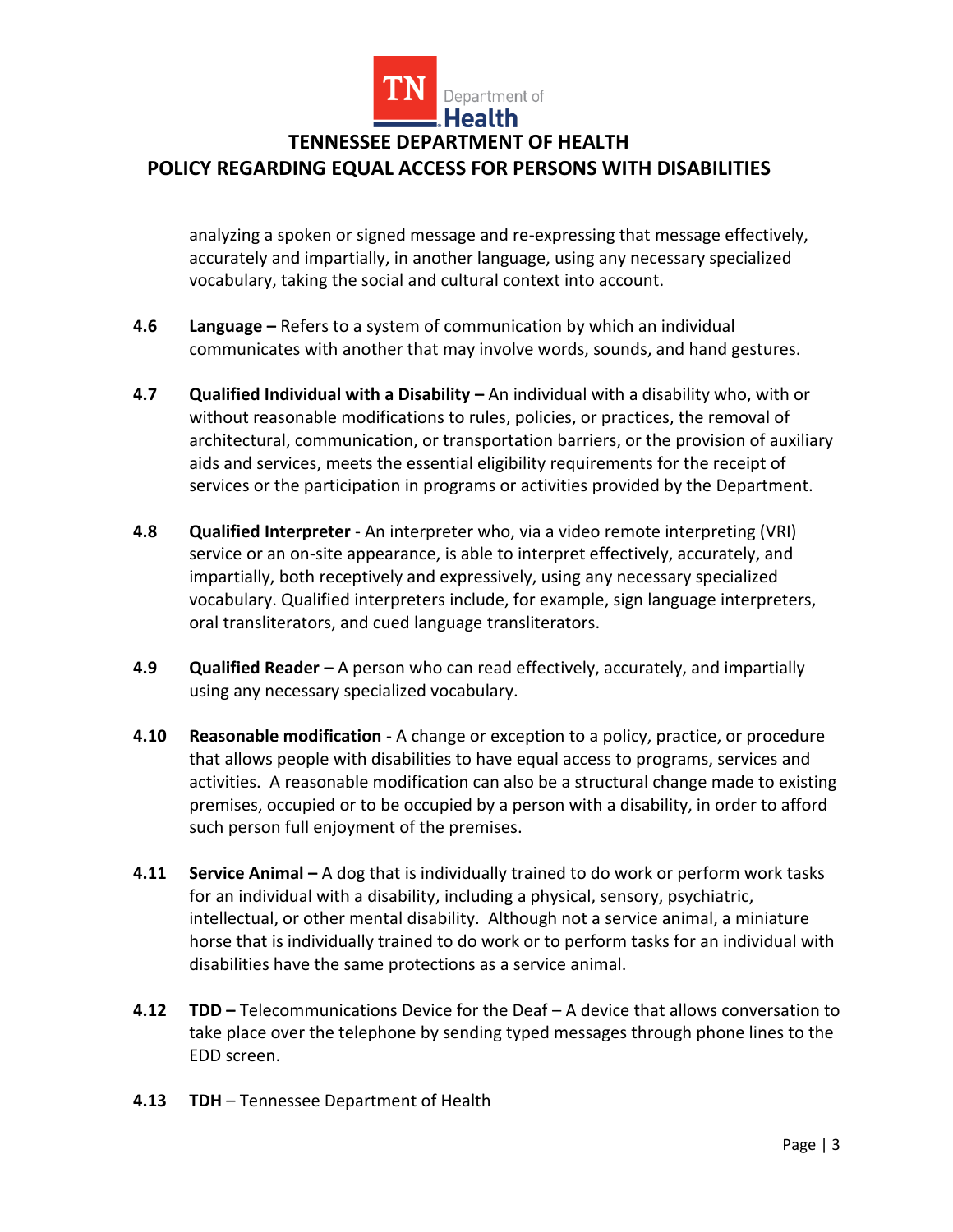

**POLICY REGARDING EQUAL ACCESS FOR PERSONS WITH DISABILITIES**

- **4.14 TTY –** A teletypewriter, a precursor to the TDD, is a Mechanical Teletypewriter for the Deaf and speech impaired.
- **4.15 Telecommunication Relay Service (TRS) –** A telephone service that allows persons with hearing or speech disabilities to place and receive telephone calls. TRS is available in all 50 states, the District of Columbia, Puerto Rico and the U.S. territories for local and/or long-distance calls. Other forms of TRS include text-to-Voice TTYbased TRS, Voice Carry Over, Speech-t-Speech Relay Service, Shared Non-English Language Relay Services, Captioned Telephone Service, IP Captioned Telephone Service, Internet Protocol Relay Service, Video Relay Service (VRS) and 711 Access to TRS.
- **4.16 Translator –** A person who represents letters or words in the corresponding characters or another alphabet. The term is commonly used to designate a person who transcribes written documents into Braille.
- **4.17 Transliterator (Oral) -** An oral transliterator provides communication access to a person who is deaf or hard of hearing and who uses speech reading and speaking as a means of communicating. A qualified speech-to-speech transliterator is a person trained to recognize unclear speech and repeat it clearly.
- **4.18 Video Relay Service (VRS) –** A subscriber-based service for people who use sign language and have videophones, smart phones, or computers with video communication capabilities.
- **4.19 Video Remote Interpreting (VRI) –** A fee-based service that uses video conferencing technology to access an off-site interpreter to provide real-time sign or oral interpreting services for conversations between hearing people and people who are deaf or have a hearing loss.
- **4.20 Wheelchairs, Mobility Aids and Other Power-Driven Mobility Devices –** A device that assists people with mobility, circulatory, respiratory, or neurological disabilities and are ensured access to areas where members of the public are allowed.

#### **5.0 RESPONSIBILITIES**

**5.1** The TDH Office of General Counsel is responsible for issuing and updating, as appropriate, procedures to implement this policy.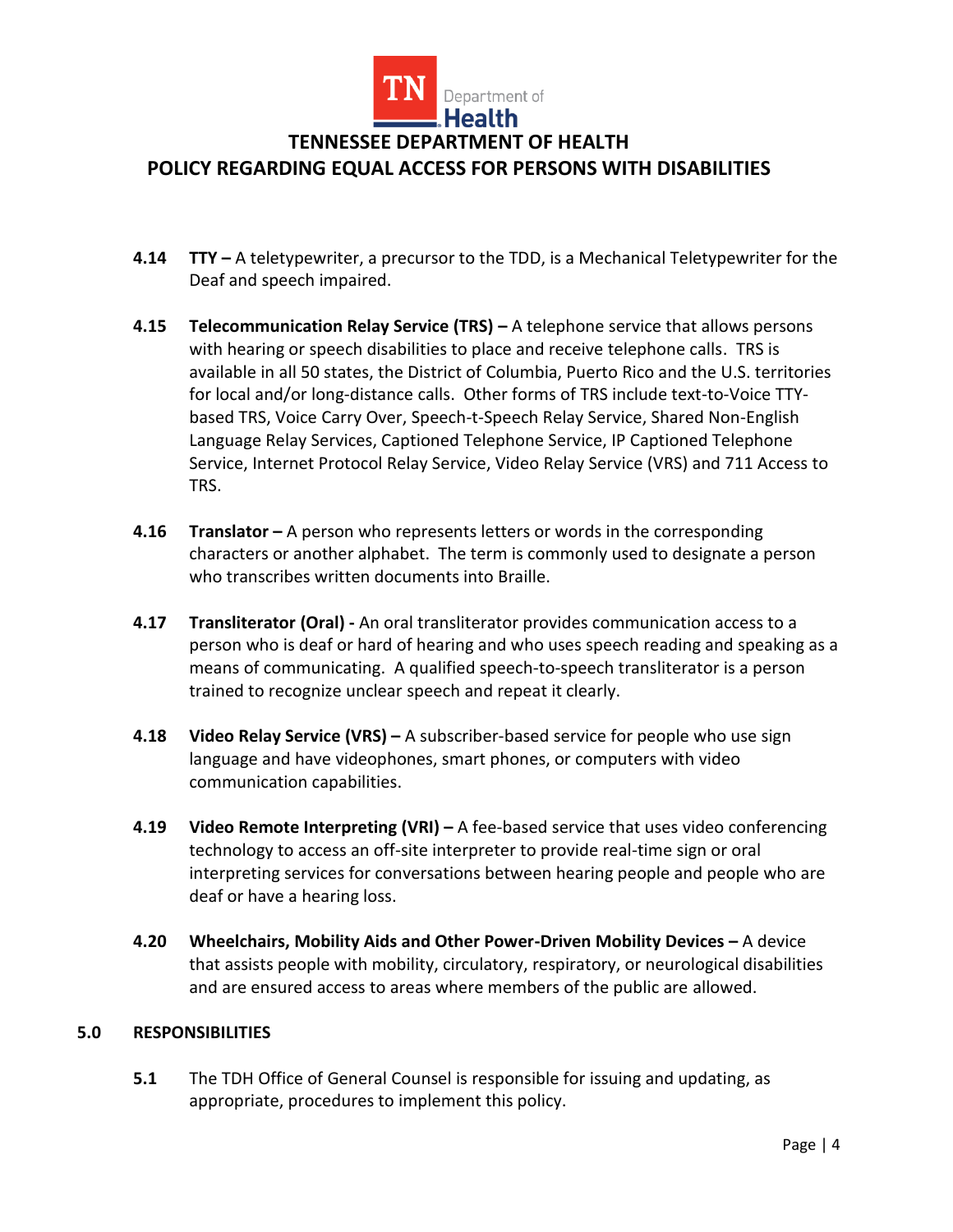

### **POLICY REGARDING EQUAL ACCESS FOR PERSONS WITH DISABILITIES**

- **5.2** The TDH Office of Procurement (SPP@tn.gov) is responsible for making available and distributing a list of vendors that provide qualified interpreters (sign and other types), oral transliterators, Brailed materials, and other auxiliary aids and services under contract with the State through the TDH Administrative Services Division.
- **5.3** The TDH Civil Rights Compliance Officer is responsible for creating and making available multi-lingual posters providing notice of the availability of free reasonable modifications and auxiliary aids and services and how to request them.
- **5.4** The responsibility for implementing this policy lies with the Division director and the managers of each TDH program that offers services or benefits to individual members of the public.
- **5.5** The responsibility for coordinating and monitoring the implementation of this policy lies with the TDH Civil Rights Compliance Officer, who also services as the Department's Section 504/ADA Coordinator.

#### **6.0 ASSISTANCE TO PERSONS WITH DISABILITIES**

**6.1** Each TDH program that offers services or benefits directly to members of the public, must develop written policies and procedures that are consistent with this disability access policy and provide individuals with disabilities with an equal opportunity to participate in the Department's programs, services and activities. Program policies and procedures require staff to make reasonable modifications in policies, practices and procedures to ensure that they do not discriminate against individuals with disabilities. This includes policies and procedures for ensuring equally effective communication through the provision of auxiliary aids and services.

#### **6.2 Key Elements of Disability Access Policies and Procedures**

Well-designed disability access policies and procedures will address the following:

#### **6.2.1 Section 504/ADA Coordinator**

Each program must designate at least one Section 504/ADA Coordinator at the Department level to implement and coordinate Section 504/ADA requirements for each program. These program-specific Section 504/ADA Coordinators will collaborate with the TDH Civil Rights Compliance Officer,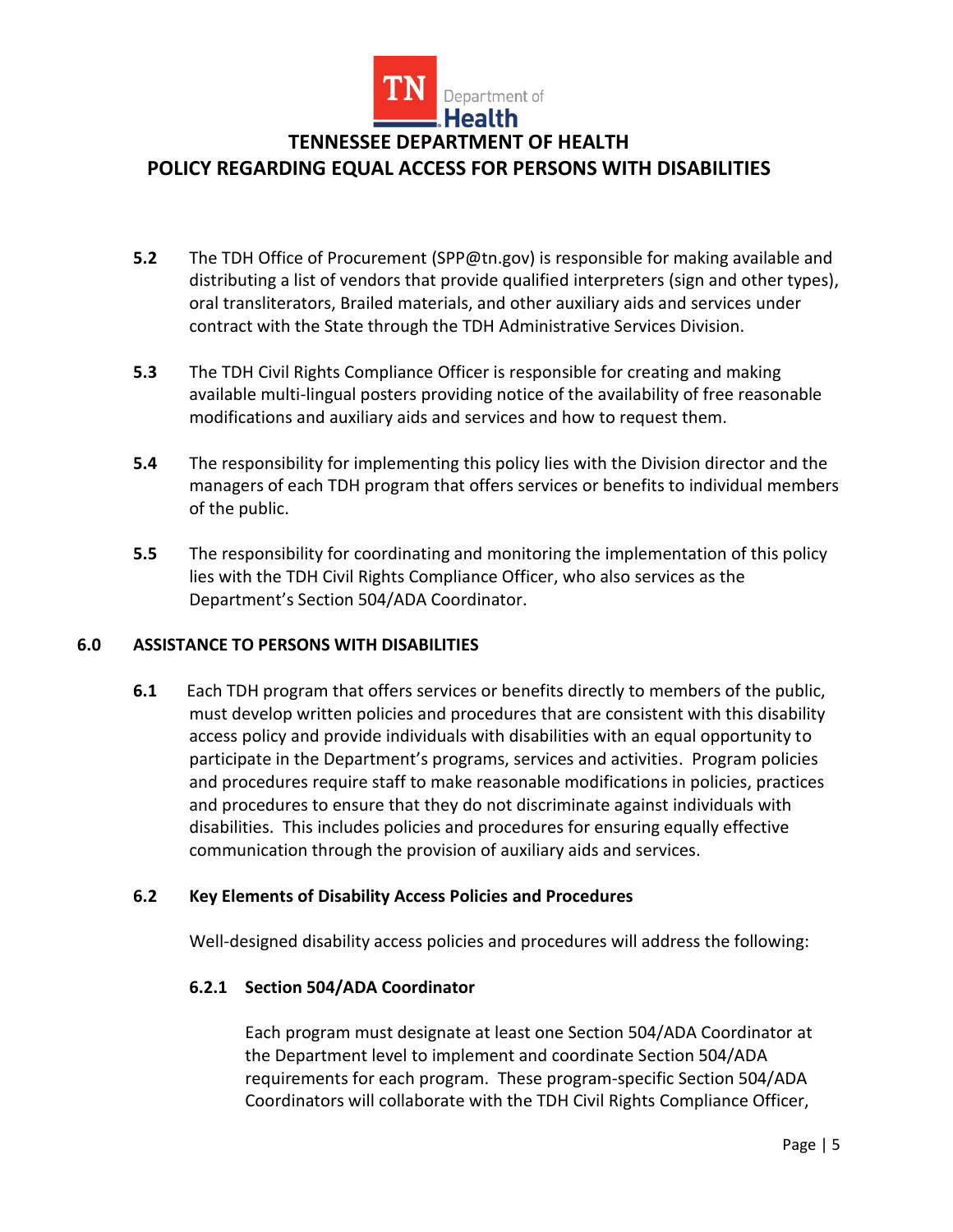

who also service as the Department's Section 504/ADA Coordinator, to ensure program-specific disability access policies and plans are consistent with this policy. Additionally, each local-level program must designate a point of contact to implement and coordinate program-specific disability access policies and procedures under the direction of the program-level Section 504/ADA Coordinator.

Section 504 requires recipients with more than 15 employees to designate a Section 504 Coordinator. The ADA requires state and local governments that have 50 or more employees to designate at least one person to serve as the ADA Coordinator. In any case, the name, office address, and telephone number for the Section 504/ADA Coordinator must be provided to all interested parties.

#### **6.2.2 Self-Evaluation of Services**

Within one (1) year of the effective date of this policy and every three (3) years thereafter, each program must evaluate all services, policies and practices to determine if they ensure persons with disabilities are provided with an equal opportunity to participate through provision of reasonable modifications and equally effective communication. The Department recommends involving interested persons and persons with disabilities or organizations representing persons with disabilities to participate in the selfevaluation process by submitting comments.

Each program will submit the results of their self-evaluation to the Department's Section 504/ADA Coordinator. The report will include (1) a list of the interested persons consulted; (2) a description of areas examined, and any problems identified; and (3) a description of any modifications made.

For at least three (3) years following each program's self-evaluation, the Department's Section 504/ADA Coordinator must maintain a file containing the program self-evaluation results. Programs that employ 50 or more employees must also develop a transition plan for making structural changes or alterations to its facilities, websites, and online automated benefits systems to ensure program accessibility.

Additionally, each program must evaluate services, policies and practices during required reviews for program access. If the reviewer determines the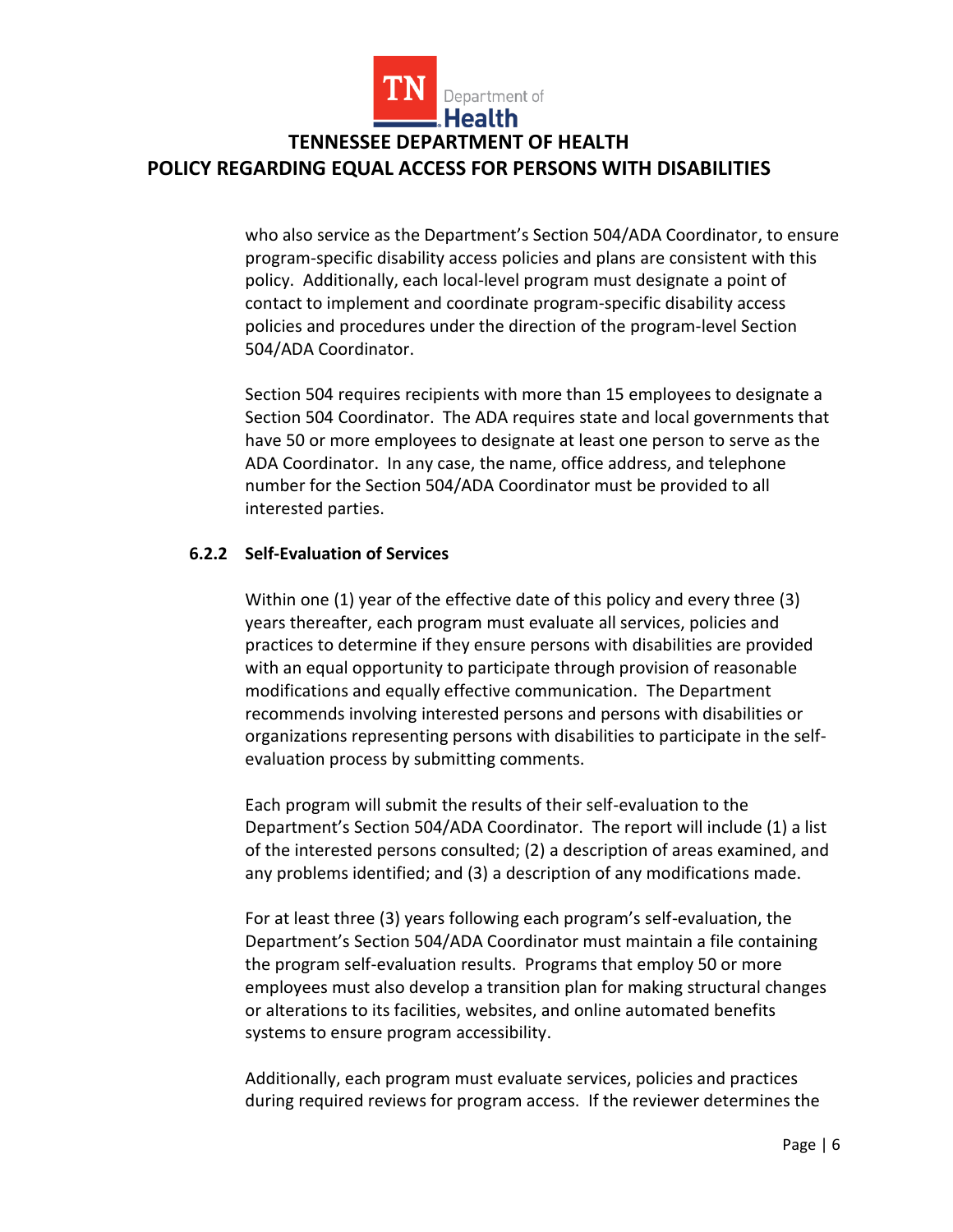

reviewed entity lacks the resources necessary for equal access or is noncompliant with federal regulations, this disability access policy and/or program-specific procedures, the program-level Section 504/ADA Coordinator must notify the Department's Section 504/ADA Coordinator in writing of the noncompliant matter and recommend appropriate corrective actions.

#### **6.2.3 Individualized Assessment of Need**

A person is an individual with a disability if the person has a physical or mental impairment that substantially limits one or more major life activity, has a record of an impairment or is regarded as having such an impairment. The impairment does not need to prevent or severely restrict a major life activity.

Section 504 and the ADA clarify that each person needs an individualized assessment. What modification may work for one individual with a disability may not work for another. The Department and its programs must provide the aid, benefit or service that is as equally effective in affording equal opportunity to obtain the same result, to gain the same benefit or to reach the same level of achievement in the most integrated setting appropriate, as that provided to others.

### **6.2.4 Signage and Notices**

Each program must provide the public with effective notice about the availability of reasonable modifications and auxiliary aids and services and how to request them in a format that individuals with disabilities can understand. Waiting rooms, intake areas, reception areas and program websites and online benefits systems should contain a large, easy to read multilingual notice informing customers of their right to request free reasonable modifications and auxiliary aids and services. Important notices and directional signs should be made available in alternative formats such as large print, audio, or Braille for persons with sight impairments.

The Department also encourages posting of notice through program brochures, booklets, local newspapers (including non-English newspapers), job fair leaflets, radio/television announcements, and other forms of outreach. In addition, notices should be pasted or made available to advise customers of the procedures for making complaints about access or to provide directions or information about the services available.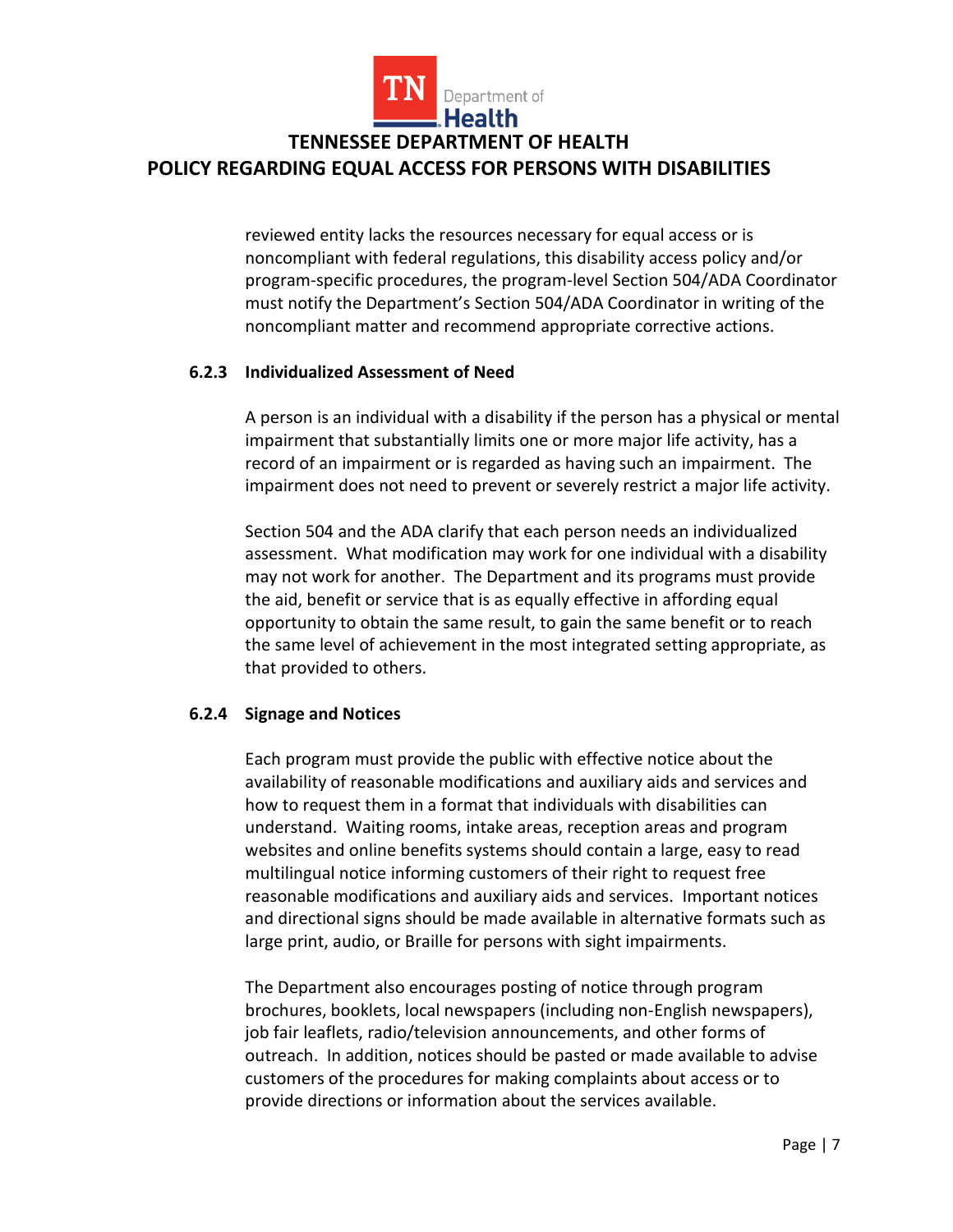

#### **6.2.5 Grievance procedures**

Each of the Department's programs must have a grievance procedure to respond to complaints of discrimination based on disability. This procedure must be approved by the Department and, in some cases, by the federal government (e.g., USDA programs). Some programs have complaints processing procedures that their Federal funding agency has authorized. In either case, the disability access policies and procedures must include the program's complaint processing procedures.

#### **6.2.6 Equally Effective Communication**

The Department requires its programs to ensure communications with persons with disabilities are as effective as communication with others through the provision of auxiliary aids and services such as qualified sign language interpreters, readers note takers, assistive listening systems and devised, open and closed captioning, text telephones TTYs), videophones, information provided in large print, Braille, audible, or electronic formats, and other tools for people who have communication disabilities.

Program policies and procedures should notify its staff about the availability of these resources and how to obtain them in a timely manner. These aids and services assist individuals who are deaf, deaf and hard-of-hearing, deafblind, blind, low-vision, or who have speech disabilities.

The Department requires its programs to ensure equally effective communication for companions with disabilities. A companion is defined as any family member, friend, or associate of a person seeking or receiving an entity's goods or services who is an appropriate person with whom the entity should communicate.

In choosing the appropriate auxiliary aid or service, give primary consideration to the auxiliary aid or service requested by the customer or companion with disabilities. In addition to giving primary consideration to the customer's choice, State and local government entities must honor that choice, unless they can demonstrate that another equally effective means of communication is available, or the requested aid or service would result in a fundamental alteration if provided. Additionally, take into consideration the nature,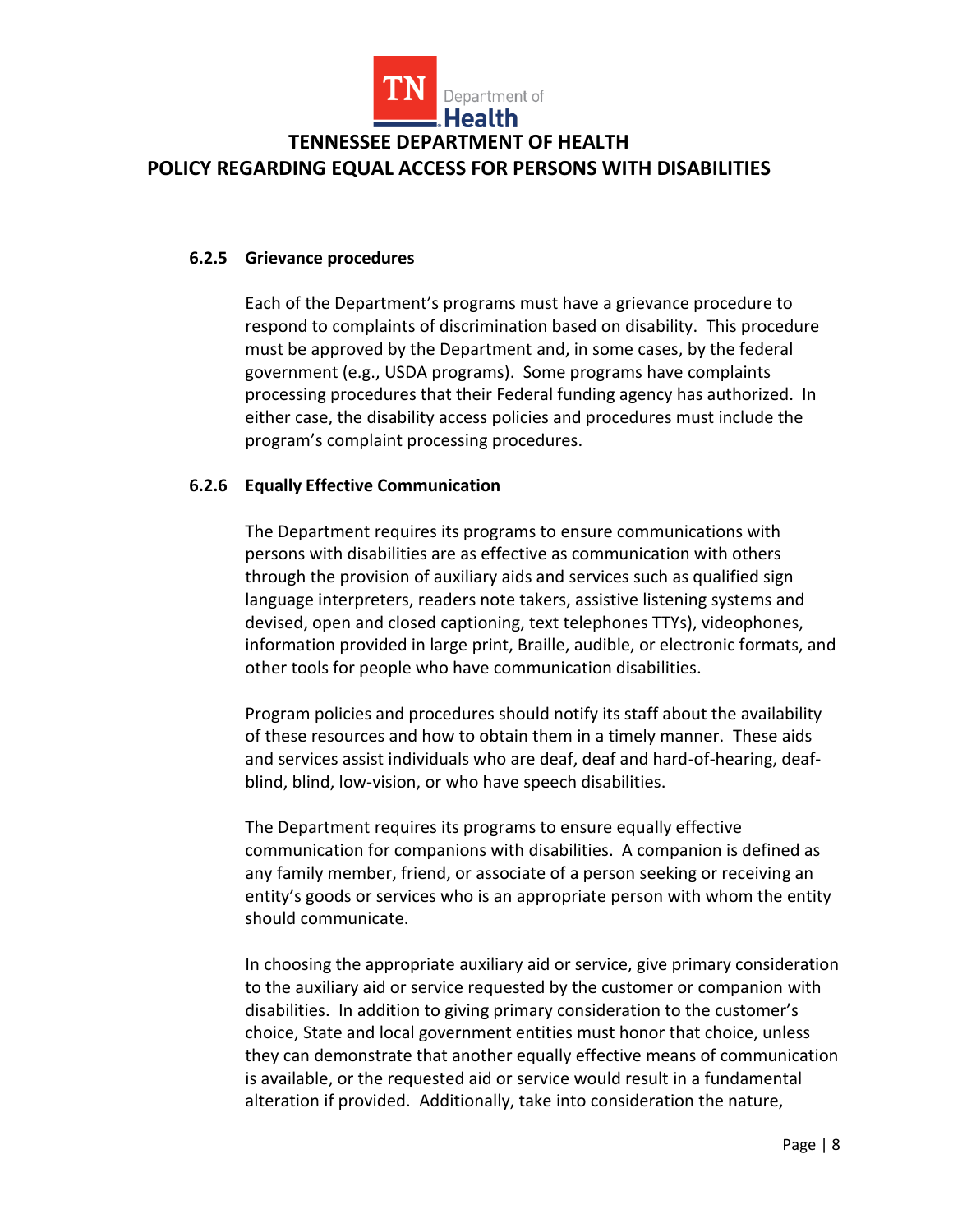

length, and complexity of communication. If the Department contracts with a nongovernmental entity to provide services (public accommodation). They are encouraged to consult with and discuss which aid or service will ensure equally effective communication.

The Department's programs must not require individuals with disabilities to supply their own sign language interpreter or other aid or service. If a customer chooses to rely on their companion for communication assistance, programs cannot rely on the accompanying adult to interpret or provide other communication assistance if there is a reason to doubt the person's impartiality, effectiveness, or confidentiality. Programs cannot rely on the accompanying adult if the adult is hesitant or not willing to provide communication assistance.

The Department's programs must not rely on minor children to interpret or assist with communication unless there is an emergency involving an imminent threat to the safety or welfare of an individual or the public and no qualified interpreter is available.

#### **6.2.7 Waiver of Rights to Free Auxiliary Aids and services**

Some programs ask persons with disabilities who choose to use their own interpreter to voluntarily sign a waiver of right to free interpreter services form. If programs utilize this method to document the use of family or friends as interpreters, in all cases, staff must offer to provide a qualified interpreter at no cost to the individual with disability before requesting the customer's signature. Notify the person with a disability that eligibility for the Department's programs and services is not affected by signing or not signing this waiver. A new waiver is signed for each visit with the customer.

Where precise, complete, and accurate interpretation is vital for program access or adjudicatory or legal reasons, or where the competency of the informal interpreter is not established, staff must provide a qualified sign language interpreter even if the customer wants to use his or her own interpreter.

#### **6.2.8 Service Animals and Miniature Horses**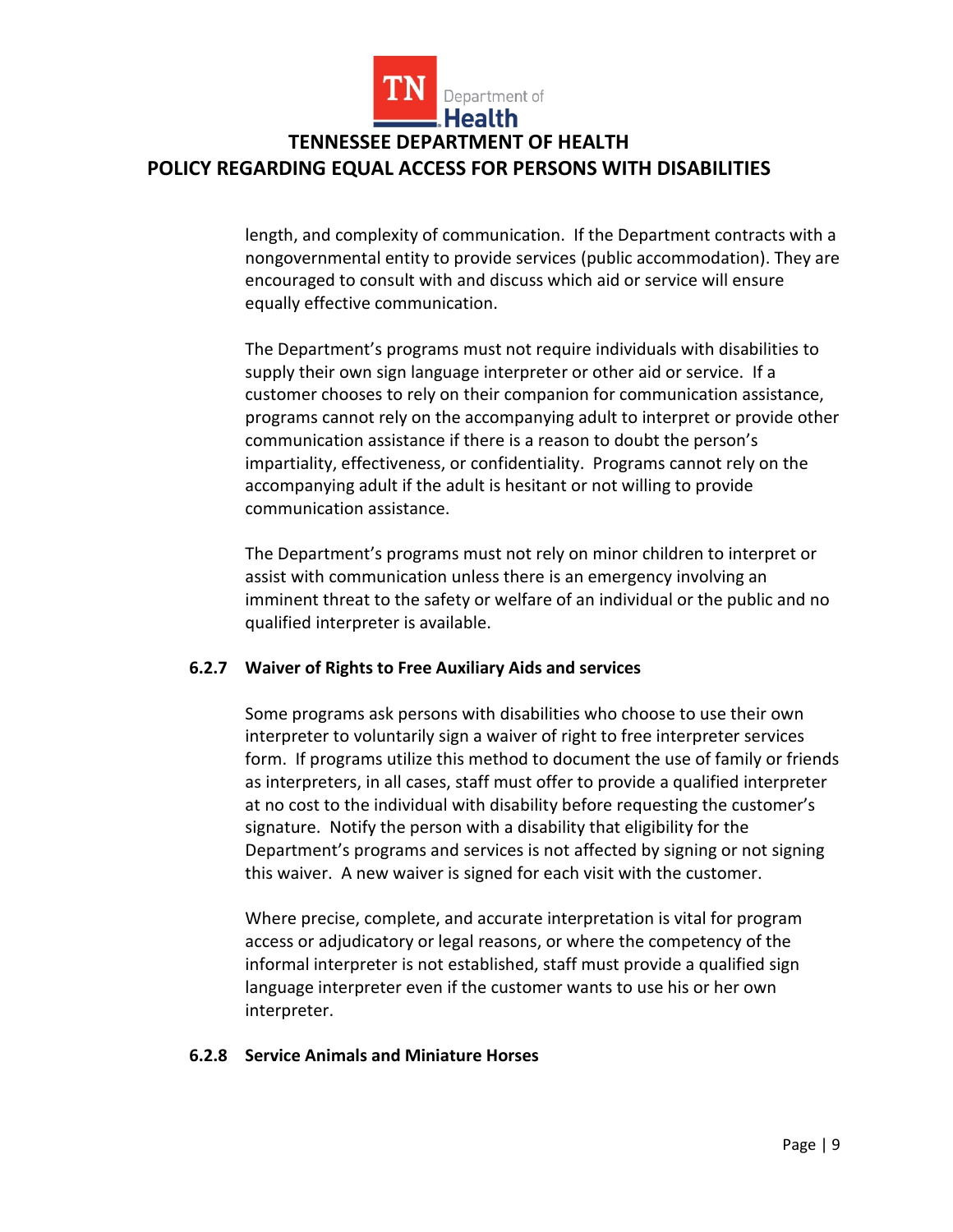

A service animal is defined as a dog that is individually trained to do work or perform tasks for a person with a disability. The Department and its programs must permit service animals to accompany persons with disabilities in all areas where members of the public are allowed to go. "Comfort", "therapy", or "emotional support" animals that have not been individually trained to perform specific tasks for a person with a disability do not meet the ADA definition of service animal.

The ADA does not require service animals to be certified, licensed, or registered as a service animal. Wearing service animal vests, patches or specific types of harnesses is optional. When it is not obvious what service an animal provides, only limited inquiries are allowed. Staff may ask two questions:

- a. Is the dog a service animal required because of a disability?
- b. What work or task has the dog been trained to perform?

Staff cannot ask about the person's disability, require medical documentation, require a specific identification card or training document for the dog, or ask that the dog demonstrate its ability to perform the work or task.

A person with a disability cannot be asked to remove his service animal from the premises unless: (1) the dog is out of control and the handler does not take effective action to control it or (2) the dog is not housebroken. When there is a legitimate reason to ask that a service animal be removed, staff must offer the person with the disability the opportunity to obtain goods or services without the animal's presence.

Although not a service animal, a miniature horse that is individually trained to work or perform tasks for people with disabilities has protections similar to a service animal. In addition to the requirements for service animals, when determining whether to allow a miniature horse into a specific facility, a program may consider:

- a. The type, size, and weight of the miniature horse and whether the facility can accommodate these features;
- b. Whether the owner has control of the miniature horse;
- c. Whether the miniature horse is housebroken; and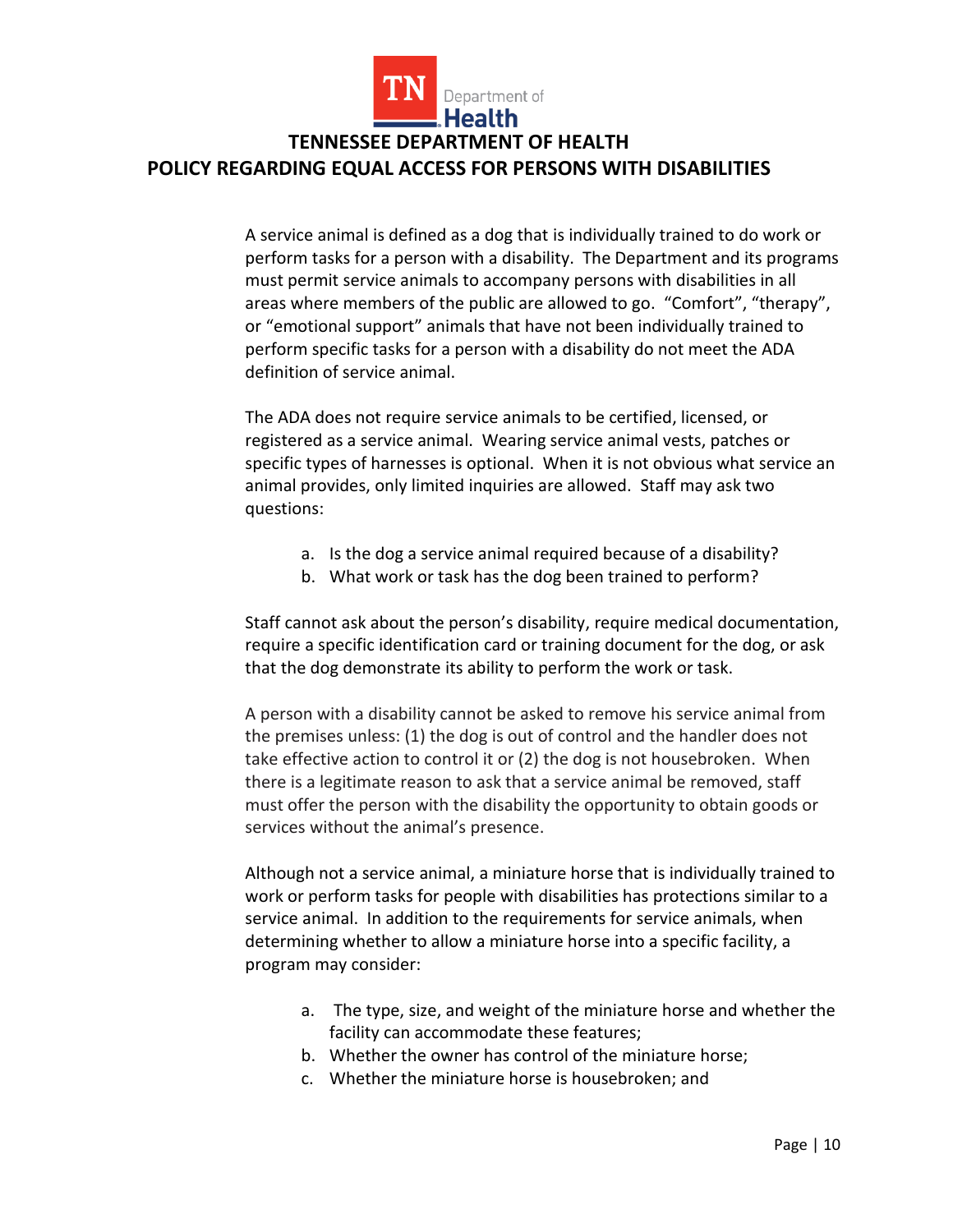

d. Whether the miniature horse's presence in a specific facility compromises legitimate safety requirement that are necessary for safe operation.

### **6.2.9 Wheelchairs, Mobility Aids and Other Power-Driven Mobility Devices**

The Department's programs must ensure accessibility to the program, particularly to persons in wheelchairs, mobility aids and with Other Power-Driven Mobility Devices (OPDMD). People with mobility, circulatory or respiratory disabilities may require such devices. Programs must allow people with disabilities into all areas where the public is allowed to go when they present with one of these devices.

#### **6.2.10 Accessible Environments, Websites and Online Automated Benefit Systems**

It is imperative that websites, including state and local agency websites, and online application systems are readily accessible to and useable by persons with visual, hearing and other disabilities. All facilities, rooms, and areas that are open to the public or to which members of the public might be bought, must be accessible to persons with disabilities, including persons using wheelchairs, crutches and canes. Directional signs in Braille should be posted and informational videos should be closed captioned. The Department and its programs will comply with the 2010 ADA Standards and the 1991 ADA Standards for Accessible Design.

### **6.2.11 Fundamental Alteration**

The Department and its programs must make reasonable modifications in policies, practices, or procedures when necessary to avoid discrimination on the basis of disability, unless the entity can demonstrate that making the modifications would fundamentally alter the nature of the service, program, or activity. A reasonable modification is a change or exception to a policy, practice, or procedure that allows people with disabilities to have equal access to programs, services and activities. A reasonable modification can also be a structural change made to existing premises, occupied or to be occupied by a person with a disability, in order to afford such person full enjoyment of the premises.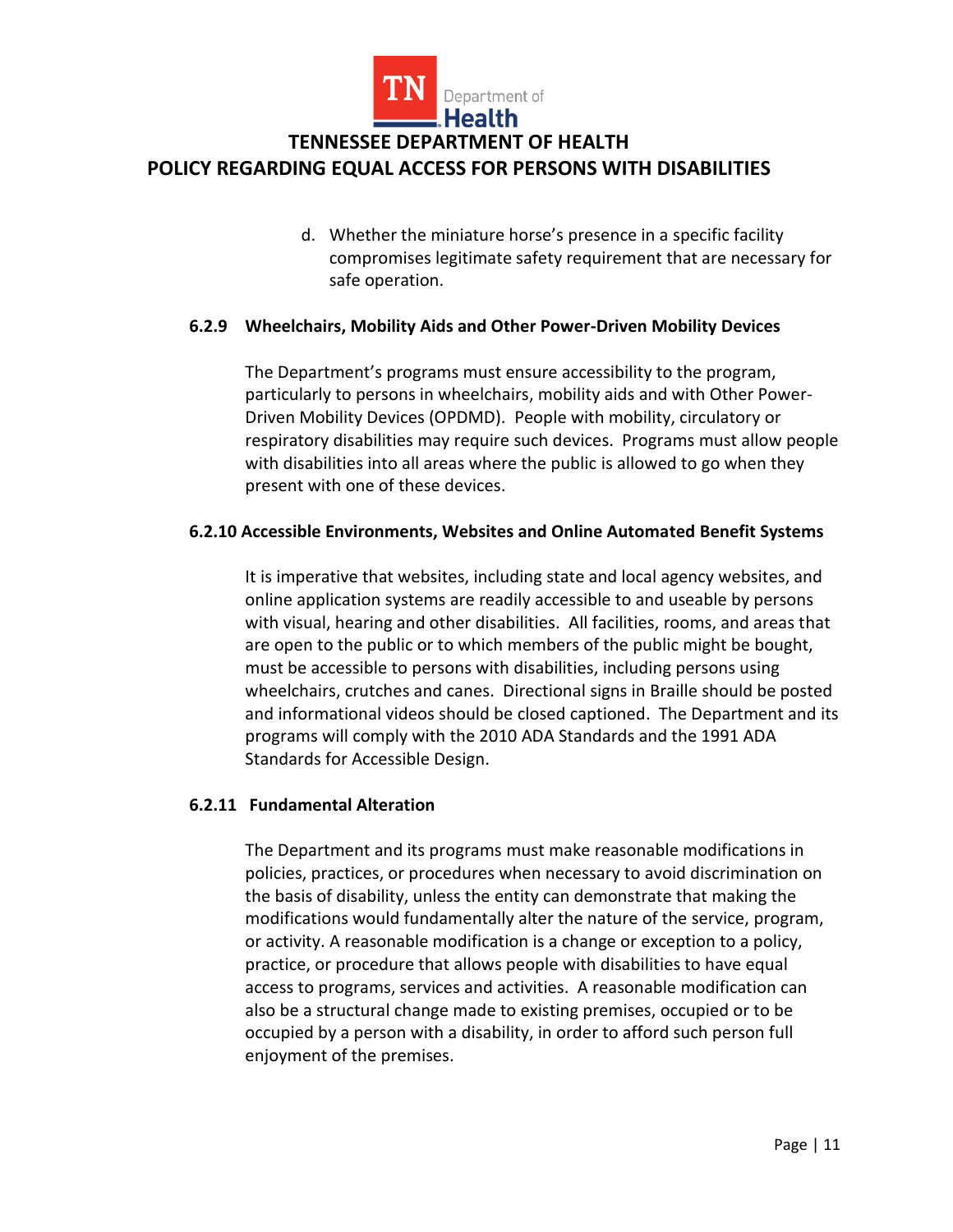

The Department and its programs are not required to make a modification if the Department can demonstrate that making the modification would fundamentally alter the nature of the service, program or activity. Additionally, if the modification requested would cause undue financial burden on the program or activity to the level that it would make continued operation of the program unfeasible, the modification need not be provided. However, denying a modification(s) under the fundamental alteration exception should not result in the denial of access to the program or other benefits or services. The Department and its programs still must provide services to the person with a disability to the maximum extent possible.

The decision that an aid or service would result in an undue burden or fundamental alteration must be made by the TDH Commissioner's designee and must be accompanied by a written statement of the reasons for reaching that conclusion. Programs are advised to consult with the TDH Office of General Counsel before relying on this exception.

### **7.0 Training**

Each staff member who is in contact with members of the public should be trained on this disability access policy at the employee's initial orientation and at regular intervals thereafter. Training must ensure staff know how to respond to requests for reasonable modifications and auxiliary aids and services for persons with disabilities.

#### **8.0 Monitoring and Re-Assessment**

**8.1** Compliance with this disability access policy must be continuously monitored. Monitoring the frequency and type of interactions with persons with disabilities and the assistance provided to them at the point of contact will help the Department improve and refine its ability to effectively serve this populations. Evaluation checklist and review tools must verify whether the person with disabilities is provided with the appropriate assistance to ensure equal opportunity to participate and equally effective communication for persons with disabilities when accessing the Department's programs and activities.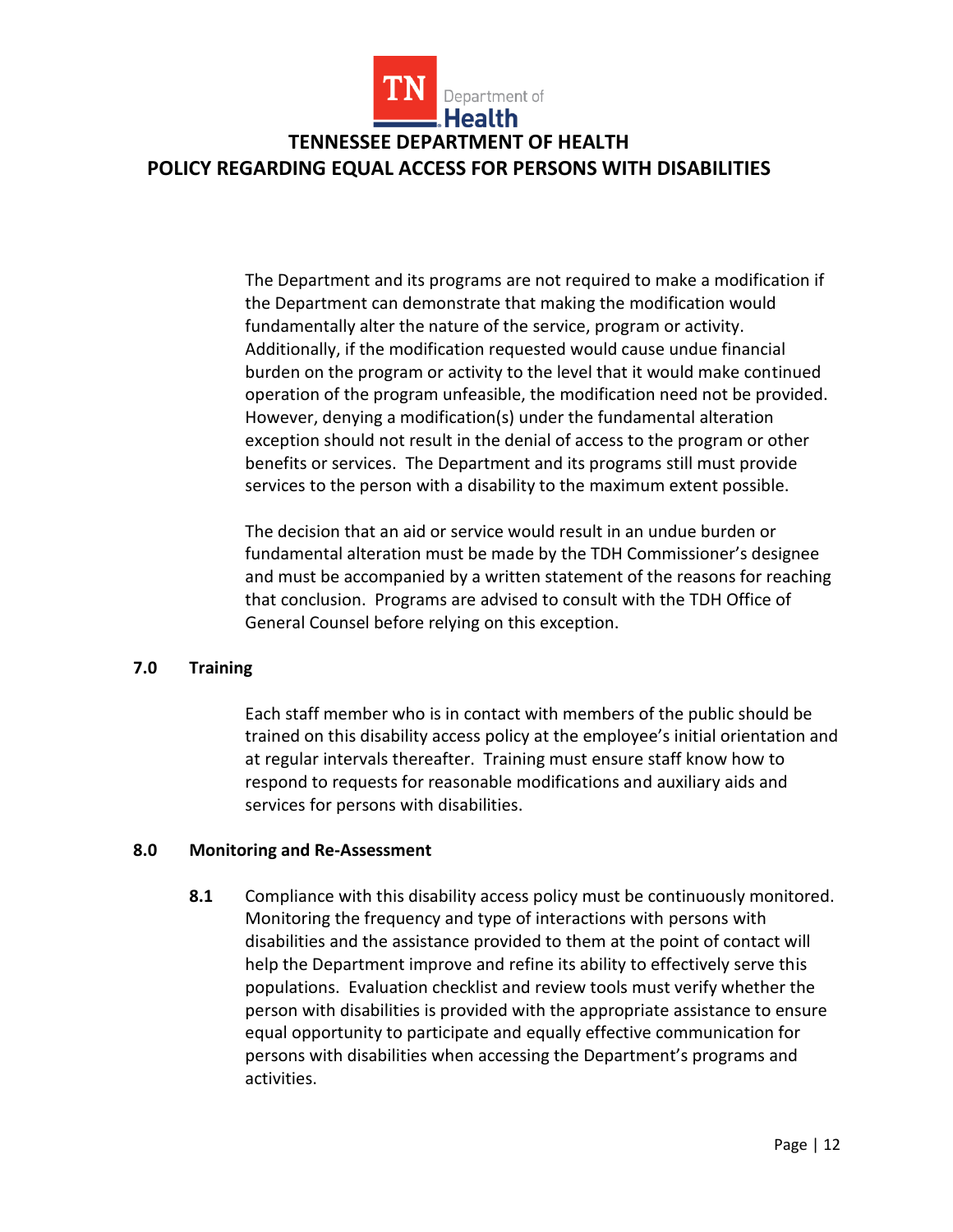

- **8.2** To meet this requirement, paper or online case management records systems must capture requests for reasonable modifications and auxiliary aids and services at the point of contact. Casefiles must determine whether the customer was offered free assistance and record the type of service provided at the point of contact with each person with a disability. The case management system must ensure that once an individual is identified as needing a reasonable modification or auxiliary aid or service, the necessary assistance is provided for all subsequent interactions with the individual. The case management system must also capture interactions where a waiver of assistance is signed by a customer.
- **8.3** Customers must be informed of their right to file a complaint about the services provided at the point of contact. The TDH Discrimination Complaint Form or the appropriate federal agency compliant form can be used for this purpose. Notice of the complaint procedure should be prominently displayed in public areas. This notice must provide instruction to the public on how to file a complaint with the appropriate federal agency.
- **8.4** This disability access policy must be reassessed on an ongoing basis to ensure that it meet the current needs of the customer population. The policy must be revised to accommodate changes in the makeup of the customer population.

Luvenia R. Harrison Civil Rights Compliance Officer/ADA Coordinator Office of Compliance and Ethics Tennessee Department of Health 710 James Robertson Pkwy, 5<sup>th</sup> Fl Nashville, TN 37243 [Luvenia.Harrison@tn.gov](mailto:Luvenia.Harrison@tn.gov) 615-741-9421